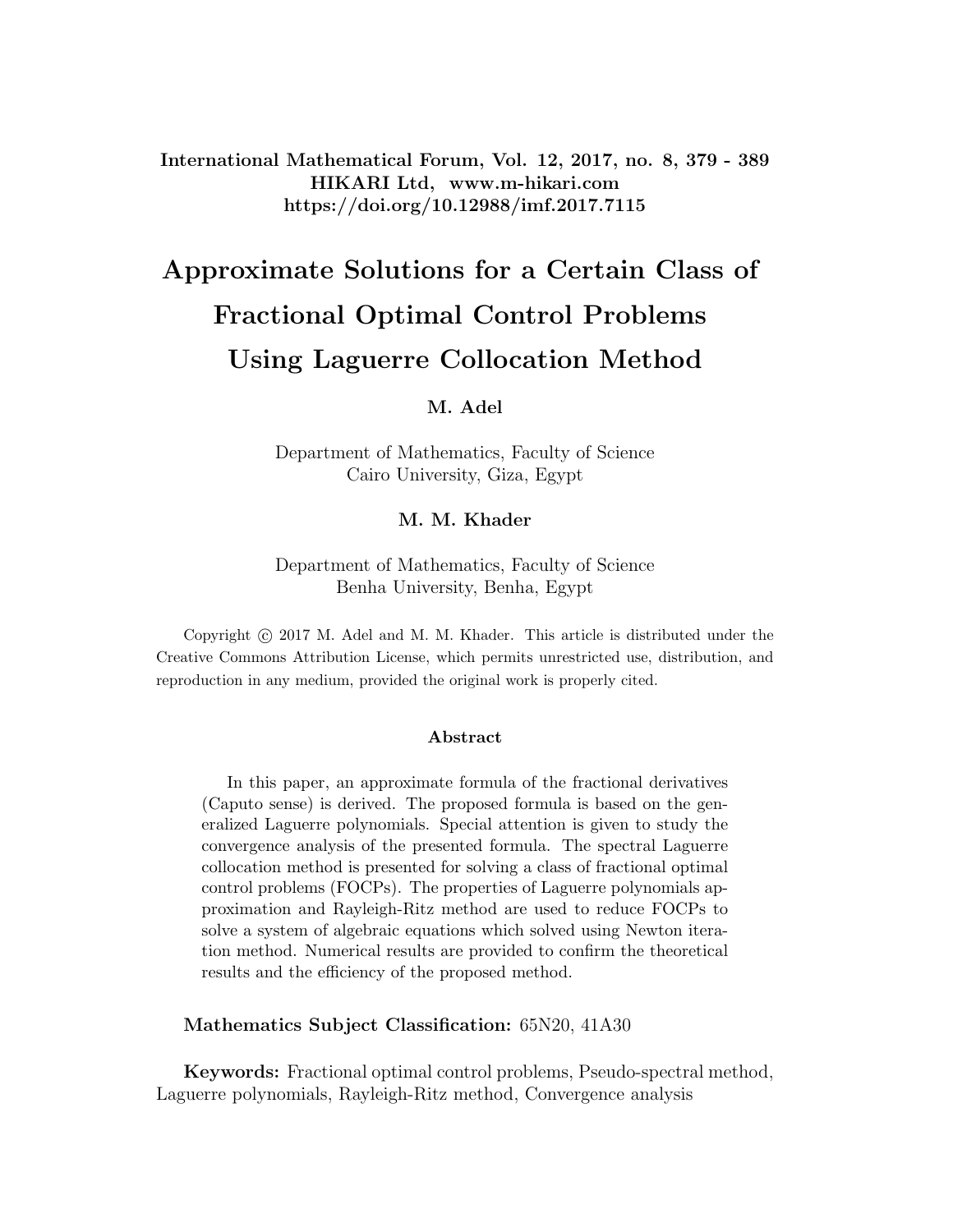## 1 Introduction

In this paper, we focus on optimal control problems with the quadratic performance index and the dynamic system with the Caputo fractional derivative. We implement the proposed algorithm for solving the following FOCPs:

minimum 
$$
J = \frac{1}{2} \int_0^1 [p(t)x^2(t) + q(t)u^2(t)]dt,
$$
 (1)

subject to the system dynamics

$$
D^{\nu}x(t) = a(t)x(t) + b(t)u(t),
$$
\n(2)

with the initial condition  $x(0) = x_0$ , where  $\nu > 0$  refers to the order of the Caputo fractional derivatives,  $p(t) \geq 0$ ,  $q(t) > 0$ ,  $a(t) \neq 0$  and  $b(t) \neq 0$  are given functions. Many authors studied these problems with different numerical methods. For more details about these problems, see  $([5], [6], [8], [11])$ 

## 2 Preliminaries and Notations

In this section, we present some necessary definitions & mathematical preliminaries of fractional calculus theory required for our subsequent development.

**Definition 2.1** The Caputo fractional derivative operator  $D^{\nu}$  of order  $\nu$  is defined in the following form

$$
D^{\nu}f(x) = \frac{1}{\Gamma(m-\nu)} \int_0^x \frac{f^{(m)}(t)}{(x-t)^{\nu-m+1}} dt, \quad m-1 < \nu \le m, \ m \in \mathbb{N}, \ x > 0.
$$

For the Caputo's derivative we have  $D^{\nu} C = 0, C$  is a constant, and

$$
D^{\nu} x^{n} = \begin{cases} 0, & \text{for} \quad n \in \mathbf{N}_{0} \text{ and } n < [\nu]; \\ \frac{\Gamma(n+1)}{\Gamma(n+1-\nu)} x^{n-\nu}, & \text{for} \quad n \in \mathbf{N}_{0} \text{ and } n \geq [\nu]. \end{cases}
$$
(3)

We use the ceiling function  $[\nu]$  to denote the smallest integer greater than or equal to  $\nu$ , and  $\mathbf{N}_0 = \{0, 1, 2, ...\}$ . For more details on fractional derivatives definitions and its properties see ([4], [12]).

The generalized Laguerre polynomials  $[L_i^{(\alpha)}]$  $\binom{\alpha}{i}(x)]_{i=0}^{\infty}$ ,  $\alpha > -1$  are defined on the unbounded interval  $(0, \infty)$  and can be determined with the aid of the following recurrence formula ([3], [16])

$$
(i+1)L_{i+1}^{(\alpha)}(x) + (x-2i-\alpha-1)L_i^{(\alpha)}(x) + (i+\alpha)L_{i-1}^{(\alpha)}(x) = 0, \qquad i = 1, 2, ..., (4)
$$

where,  $L_0^{(\alpha)}$  $\binom{\alpha}{0}(x) = 1$  and  $L_1^{(\alpha)}$  $f_1^{(\alpha)}(x) = \alpha + 1 - x.$ The analytic form of these polynomials of degree  $n$  is given by

$$
L_n^{(\alpha)}(x) = \sum_{k=0}^n \frac{(-1)^k}{k!} \binom{n+\alpha}{n-k} x^k = \binom{n+\alpha}{n} \sum_{k=0}^n \frac{(-n)_k}{(\alpha+1)_k} \frac{x^k}{k!},
$$
(5)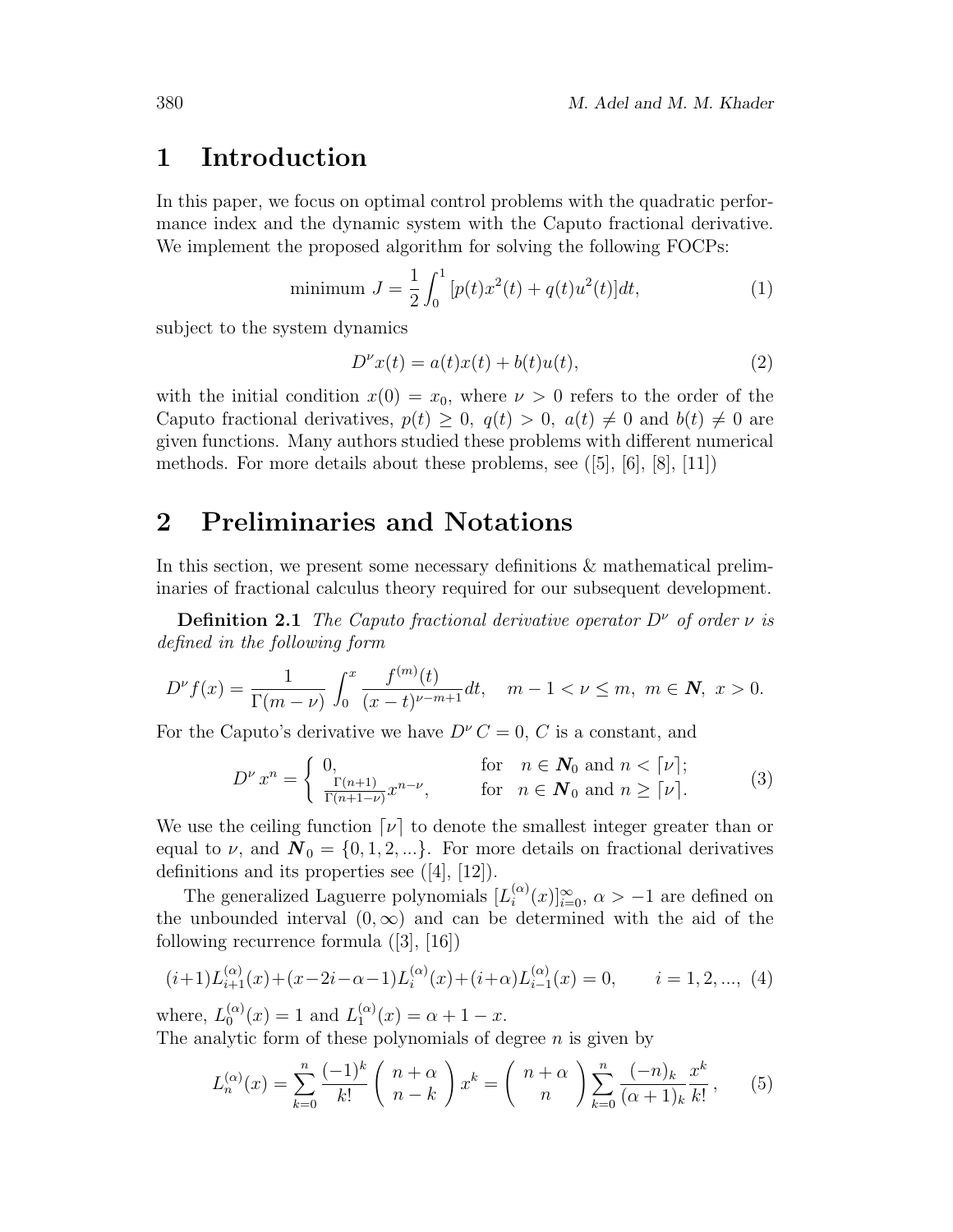$L_n^{(\alpha)}(0) = \begin{pmatrix} n+\alpha \\ n \end{pmatrix}$  $\overline{n}$  $\setminus$ . These polynomials are orthogonal on the interval  $[0, \infty)$ with respect to the weight function  $w(x) = \frac{1}{\Gamma(1+\alpha)} x^{\alpha} e^{-x}$ .

Any function  $u(x)$  belongs to the space  $L^2_w[0,\infty)$  of all square integrable functions on  $[0, \infty)$  with weight function  $w(x)$ , can be expanded in the following Laguerre series

$$
u(x) = \sum_{i=0}^{\infty} c_i L_i^{(\alpha)}(x),
$$
 (6)

where the coefficients  $c_i$  are given by

$$
c_i = \frac{\Gamma(i+1)}{\Gamma(i+\alpha+1)} \int_0^\infty x^{\alpha} e^{-x} L_i^{(\alpha)}(x) u(x) dx, \qquad i = 0, 1, \dots.
$$
 (7)

Consider only the first  $(m + 1)$  terms of generalized Laguerre polynomials, so we can write

$$
u_m(x) \cong \sum_{i=0}^m c_i L_i^{(\alpha)}(x). \tag{8}
$$

For more details on Laguerre polynomials, see  $([9], [13]-[19])$ .

### 3 The Approximate Fractional Derivatives of  $L_n^{(\alpha)}$  $\mathcal{C}^{(\alpha)}_n(x)$  and its Convergence Analysis

The main goal of this section is to introduce the following theorems to derive an approximate formula of the fractional derivatives of the generalized Laguerre polynomials and study the truncating error and its convergence analysis.

The main approximate formula of the fractional derivative of  $u(x)$  is given in the following theorem.

**Theorem 3.1** [7] Let  $u(x)$  be approximated by the generalized Laguerre polynomials as (8) and also suppose  $\nu > 0$  then, its Caputo fractional derivative can be written in the following form

$$
D^{\nu}(u_m(x)) \cong \sum_{i=\lceil \nu \rceil}^m \sum_{k=\lceil \nu \rceil}^i c_i w_{i,k}^{(\nu)} x^{k-\nu}, \quad w_{i,k}^{(\nu)} = \frac{(-1)^k}{\Gamma(k+1-\nu)} \left( \begin{array}{c} i+\alpha \\ i-k \end{array} \right). \tag{9}
$$

**Theorem 3.2** [7] The Caputo fractional derivative of order  $\nu$  for the generalized Laguerre polynomials can be expressed in terms of the generalized Laguerre polynomials themselves in the following form

$$
D^{\nu}L_i^{(\alpha)}(x) = \sum_{k=\lceil \nu \rceil}^i \sum_{j=0}^{k-\lceil \nu \rceil} \Omega_{ijk} L_j^{(\alpha)}(x), \qquad i = \lceil \nu \rceil, \lceil \nu \rceil + 1, ..., m, \qquad (10)
$$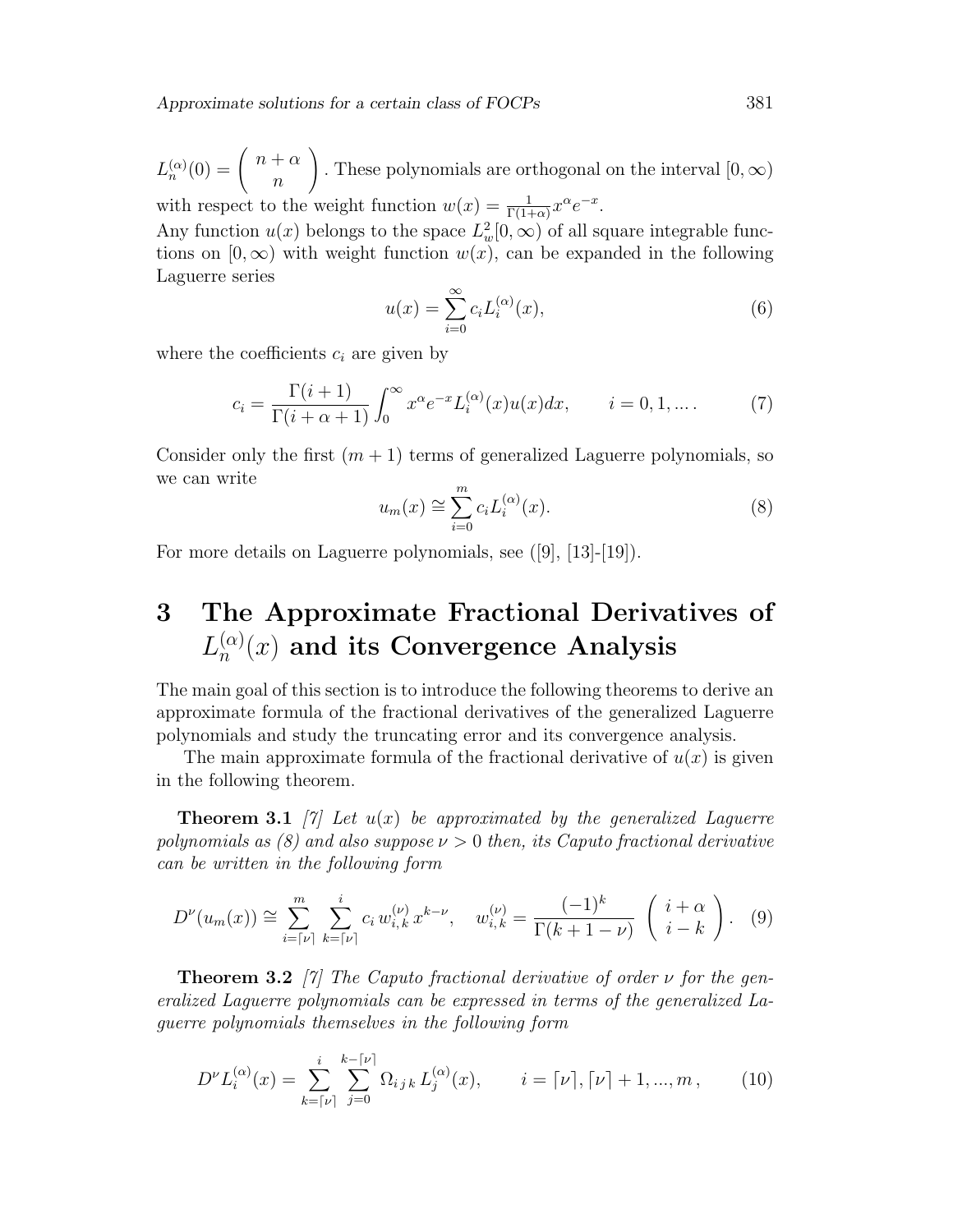where 
$$
\Omega_{ijk} = \sum_{r=0}^{j} \frac{(-1)^{r+k} (\alpha + i)!(j)!(k + \alpha - \nu + r)!}{(k - \nu)!(i - k)!(\alpha + k)!\,r!(j - r)!(\alpha + r)!}.
$$

#### Remark 1:

We can deduce that the error in approximating  $D^{\nu}u(x)$  by  $D^{\nu}u_m(x)$  is bounded by [7]

$$
|E_T(m)| \le \sum_{i=m+1}^{\infty} c_i \Pi_{\nu}(i,j) \frac{(\alpha+1)_j}{j!} e^{x/2}, \ \alpha \ge 0, \ \ j=0,1,2,\dots, \tag{11}
$$

$$
|E_T(m)| \le \sum_{i=m+1}^{\infty} c_i \Pi_{\nu}(i,j) \left(2 - \frac{(\alpha+1)_j}{j!} \right) e^{x/2}, \ -1 < \alpha \le 0, \ x \ge 0, \tag{12}
$$

where, 
$$
\Pi_{\nu}(i,j) = \sum_{k= [\nu]}^{i} \sum_{j=0}^{k- [\nu]} \Omega_{ijk}
$$
 and  $|E_T(m)| = |D^{\nu}u(x) - D^{\nu}u_m(x)|$ .

## 4 Procedure Solution using Laguerre Collocation Method and Numerical Results

In this section, we demonstrate the capability of the introduced approach with using the presented approximate formula of fractional derivative (9) to solve numerically the proposed problem of FOCPs defined in  $(1)-(2)$ . To achieve this aim, we solve two widely used examples from the literature.

#### Problem 1 (Linear time-invariant problem)

Consider the following linear time invariant problem, which described by the following fractional optimal control problem ([1], [2])

minimum 
$$
J = \frac{1}{2} \int_0^1 [x^2(t) + u^2(t)]dt,
$$
 (13)

subject to the system dynamics

$$
D^{\nu}x(t) = -x(t) + u(t), \quad 0 < \nu \le 1, \quad x(0) = 1.
$$
 (14)

Our aim is to find the control  $u(t)$  which minimizes the quadratic performance index J.

The procedure of the presented algorithm is given by the following steps:

1. Substitute by Eq. $(14)$  into Eq. $(13)$  gives

$$
J = \frac{1}{2} \int_0^1 \left[ x^2(t) + (D^\nu x(t) + x(t))^2 \right] dt.
$$
 (15)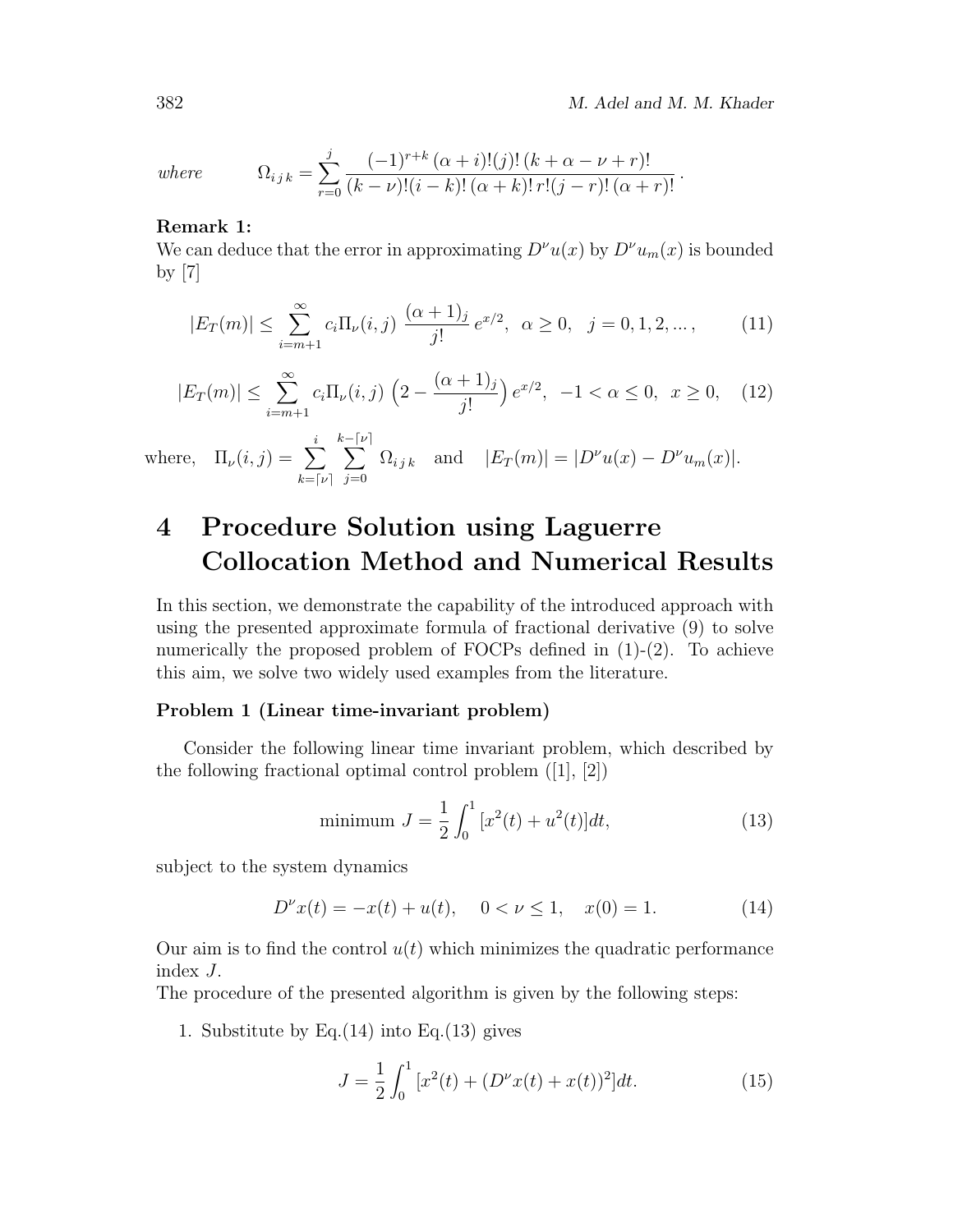Approximate solutions for a certain class of FOCPs 383

2. Approximate the function  $x(t)$  using Laguerre polynomials expansion with  $m = 3$  as follows:

$$
x_m(t) = \sum_{i=0}^{3} c_i L_i^{(\alpha)}(t),
$$
\n(16)

and its Caputo fractional derivative  $D^{\nu}x(t)$  using the proposed approximated formula  $(9)$ , then Eq. $(15)$  transformed to the following form

$$
J = \frac{1}{2} \int_0^1 \left[ \left( \sum_{i=0}^3 c_i L_i^{(\alpha)}(t) \right)^2 + \left( \sum_{i=1}^3 \sum_{k=1}^i c_i w_{i,k}^{(\nu)} t^{k-\nu} + \sum_{i=0}^3 c_i L_i^{(\alpha)}(t) \right)^2 \right] dt.
$$
\n(17)

3. The integral term in Eq.(17) can be found using composite trapezoidal integration technique as

$$
\int_0^1 \left[ \left( \sum_{i=0}^3 c_i L_i^{(\alpha)}(t) \right)^2 + \left( \sum_{i=1}^3 \sum_{k=1}^i c_i w_{i,k}^{(\nu)} t^{k-\nu} + \sum_{i=0}^3 c_i L_i^{(\alpha)}(t) \right)^2 \right] dt
$$
  

$$
\approx \frac{h}{2} (\Omega(t_0) + \Omega(t_N) + 2 \sum_{k=1}^{N-1} \Omega(t_k)),
$$
 (18)

where

$$
\Omega(t) = \left(\sum_{i=0}^{3} c_i L_i^{(\alpha)}(t)\right)^2 + \left(\sum_{i=1}^{3} \sum_{k=1}^{i} c_i w_{i,k}^{(\nu)} t^{k-\nu} + \sum_{i=0}^{3} c_i L_i^{(\alpha)}(t)\right)^2,
$$

 $h=\frac{1}{N}$  $\frac{1}{N}$ , for an arbitrary integer N,  $t_i = ih$ ,  $i = 0, 1, ..., N$ . So, we can write Eq.(18) in the following approximated form

$$
J(c_0, c_1, c_2, c_3) = \frac{h}{4} [\Omega(t_0) + \Omega(t_N) + 2 \sum_{k=1}^{N-1} \Omega(t_k)].
$$
 (19)

4. The extremal values of functionals of the general form (19), according to Rayleigh-Ritz method gives

$$
\frac{\partial J}{\partial c_0} = 0, \quad \frac{\partial J}{\partial c_1} = 0, \quad \frac{\partial J}{\partial c_2} = 0, \quad \frac{\partial J}{\partial c_3} = 0,
$$

so, after using the boundary conditions, we obtain a system of nonlinear algebraic equations.

5. Solve the resulting non-linear system of algebraic equations using Newton iteration method to obtain  $c_0, c_1, c_2, c_3$ , then the function  $x(t)$  which extremes FOCPs (13) has the form (16). Therefore, the control  $u(t)$  will obtain as follows

$$
u(t) = (D^{\nu}x(t) + x(t))^2.
$$
 (20)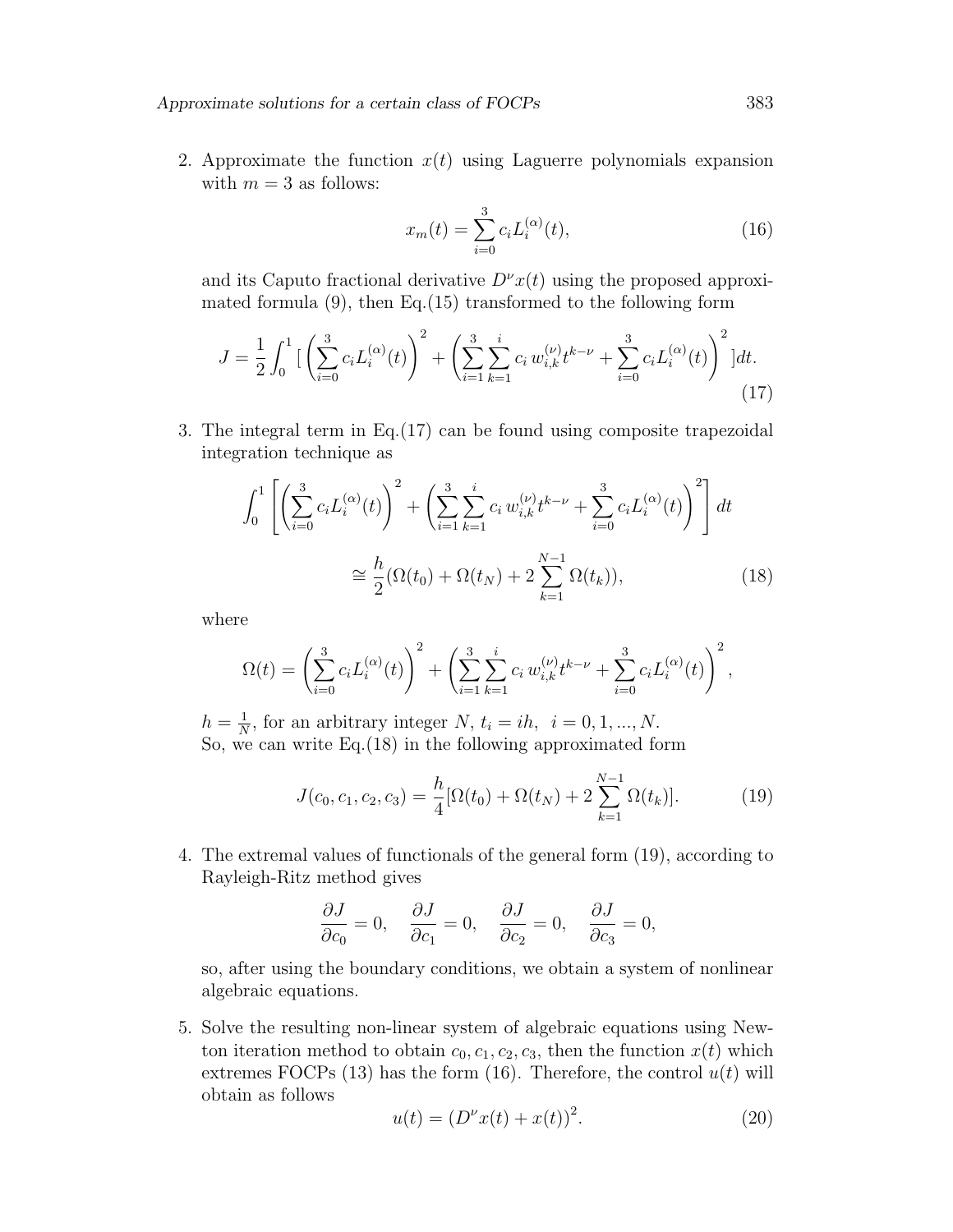

Figure 1. The behavior of  $x(t)$  for problem 1 at  $m = 3$  with different values of  $\nu$ .

The behavior of the numerical solutions of this problem with different values of m and  $\nu$  are given in figures 1-3. Where in figures 1-2, the numerical solutions  $x(t)$  and  $u(t)$ , respectively at  $m = 3$  for different values of  $\nu$  and the exact solution at  $\nu = 1$  are plotted. In figure 3, the numerical solutions  $x(t)$  at  $\nu = 0.8$  for different values of  $m(m = 3, 4, 5)$  are plotted.

The solution obtained using the presented method is in excellent agreement with the already exact solution and show that this approach can be solved the problem effectively. It is evident that the overall errors can be made smaller by adding new terms from the series (16). Comparisons are made between approximate solutions and exact solutions to illustrate the validity and the great potential of the proposed technique and the advantage this method from the other methods [10].



Figure 2. The behavior of  $u(t)$  for problem 1 at  $m = 3$  with different values of  $\nu$ .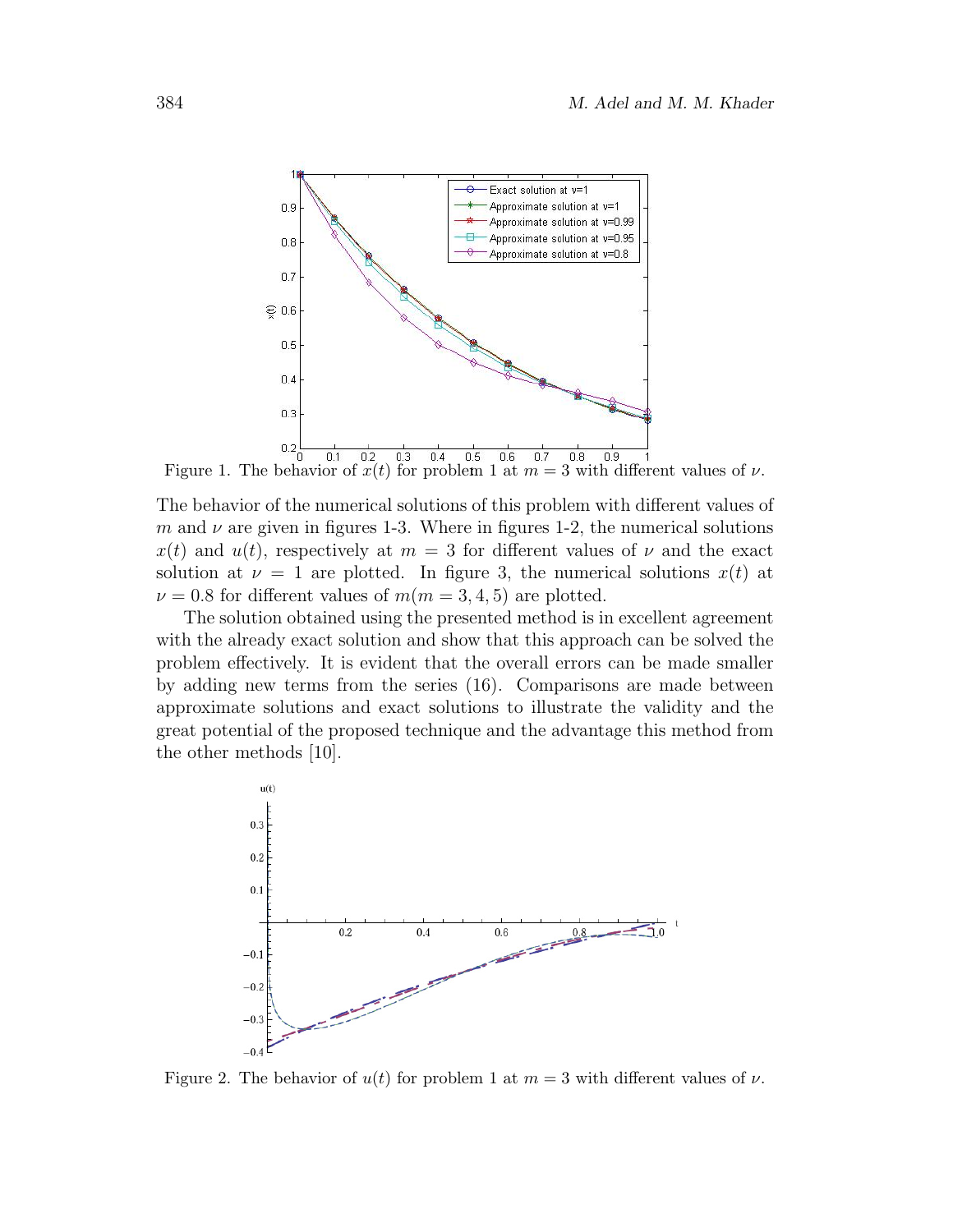

Figure 3. The behavior of  $x(t)$  for problem 1 at  $\nu = 0.8$  with  $m = 3, 4$  and  $m = 5$ .

#### Problem 2 (Linear time-variant problem)

In this example, we consider the linear time variant FOCP [2]

minimum 
$$
J = \frac{1}{2} \int_0^1 [x^2(t) + u^2(t)]dt,
$$
 (21)

subject to the system dynamics

$$
D^{\nu}x(t) = t x(t) + u(t), \quad x(0) = 1.
$$
 (22)

Our aim is to find the control  $u(t)$  which minimizes the quadratic performance index J. We will implement the proposed algorithm as described in the previous problem with  $m = 3$ .

The behavior of the numerical solutions of this problem with different values of m and  $\nu$  are given in figures 4 and 5. Where in figure 4, the numerical solutions  $x(t)$  at  $m = 3$  for different values of  $\nu$  and the exact solution at  $\nu = 1$  are plotted. In figure 5, the numerical solutions  $x(t)$  at  $\nu = 0.8$  for different values of  $m(m = 3, 4, 5)$  are plotted.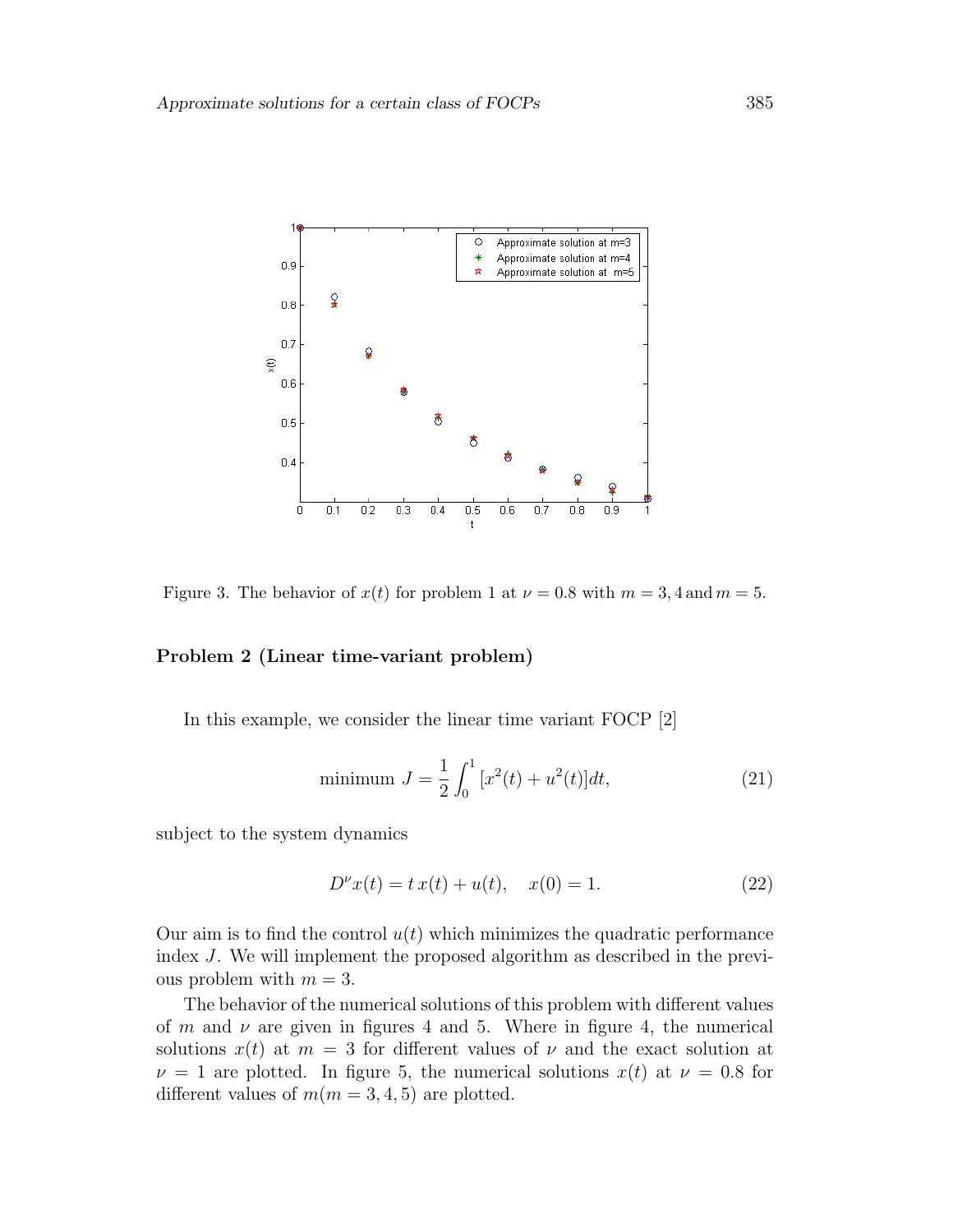

Figure 4. The behavior of  $x(t)$  for problem 2 at  $m = 3$  with different values of  $\nu$ .



Figure 5. The behavior of  $x(t)$  for problem 2 at  $\nu = 0.8$  with  $m = 3, 4$  and  $m = 5$ .

## 5 Conclusion and Remarks

In this article, we introduced an accurate numerical technique for solving a certain class of fractional optimal control problems. We have introduced an approximate formula for the Caputo fractional derivative of the generalized Laguerre polynomials in terms of generalized Laguerre polynomials themselves. In the proposed method, the properties of the Laguerre polynomials and Rayleigh-Ritz method are used to reduce the FOCP to solve a system of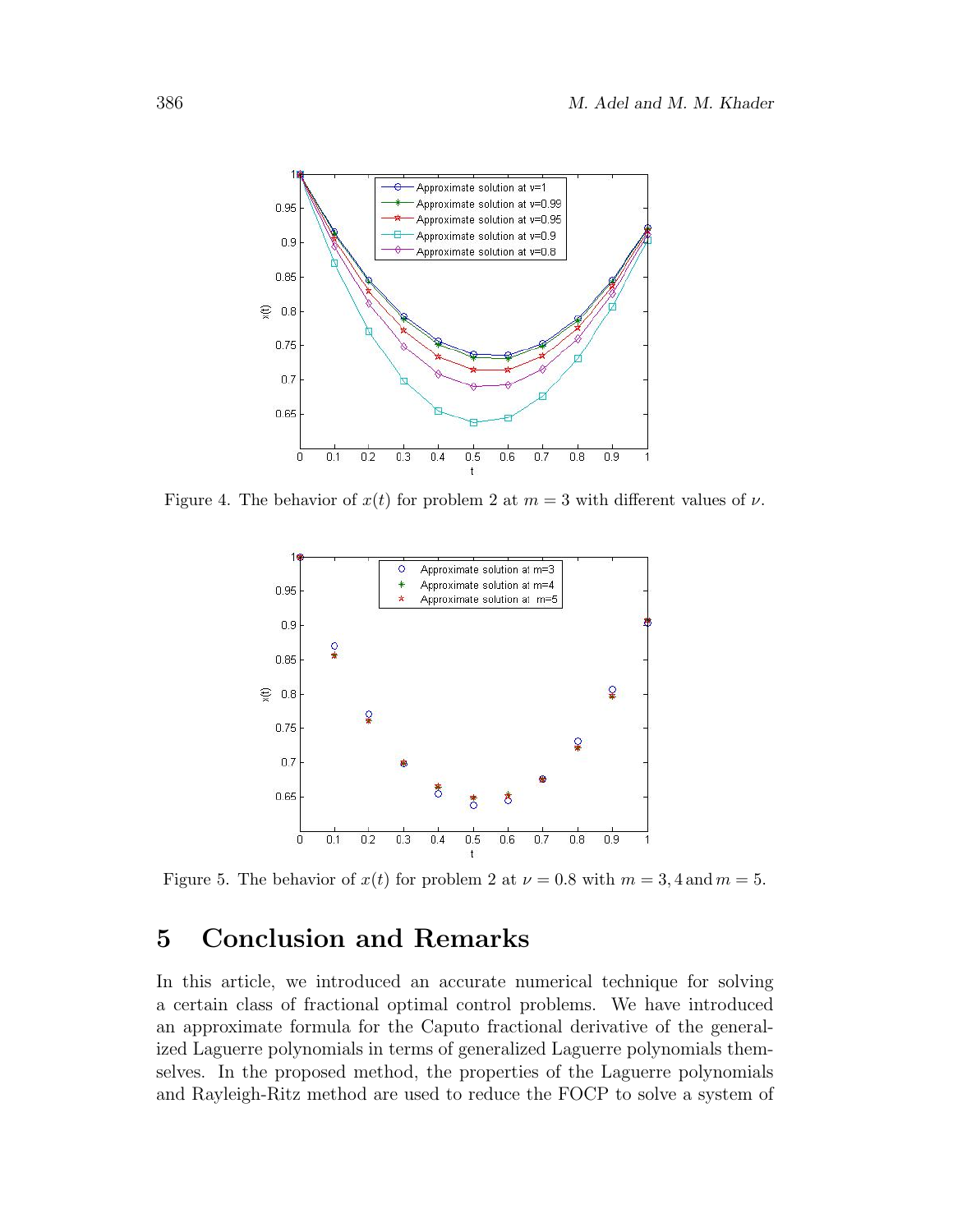algebraic equations. The error upper bound of the proposed approximate formula is stated and discussed. The results show that the algorithm converges as the number of m terms is increased. The solution is expressed as a truncated Laguerre series and so it can be easily evaluated for arbitrary values of time using any computer program without any computational effort. From illustrative examples, we can conclude that this approach can obtain very accurate and satisfactory results. For all examples, the solution for the integer order case of the problem is also obtained for the purpose of comparison. Finally, from our numerical results using the proposed method, we can see that, the solutions are in excellent agreement with the exact solution and better than the numerical results obtained in Agrawal and Lotfi approaches. Also, from the proposed examples, we can conclude that the presented method is difficult to extend on fractional optimal control problems with non-quadratic objective, and also problems with non-linear right hand side of the differential equations.

Acknowledgements. The authors are indebted to the editor and referees for their valuable comments and helpful suggestions which substantially improved the quality of this paper.

## References

- [1] O.P. Agrawal, A general formulation and solution scheme for fractional optimal control problems, Nonlinear Dynamics, 38 (2004), no. 1, 323-337. https://doi.org/10.1007/s11071-004-3764-6
- [2] O.P. Agrawal and D. Baleanu, A Hamiltonian formulation and a direct numerical scheme for fractional optimal control problems, J. of Vibration and Control, 13 (2007), no. 9-10, 1269-1281. https://doi.org/10.1177/1077546307077467
- [3] C. Canuto, M.Y. Hussaini, A. Quarteroni and T.A. Zang, Spectral Methods, Springer-Verlag, New York, 2006. https://doi.org/10.1007/978-3-540-30726-6
- [4] S. Das, Functional Fractional Calculus for System Identification and Controls, Springer, New York, 2008. https://doi.org/10.1007/978-3-540-72703-3
- [5] G.S.F. Frederico and D.F.M. Torres, Fractional optimal control in the sense of Caputo and the fractional Noethers theorem, International Mathematical Forum, 3 (2008), no. 10, 479-493.
- [6] D. Garg, W.W. Hager and A.V. Rao, Pseudospectral methods for solving infinite-Horizon optimal control problems, Automatica, 47 (2011), no. 4, 829- 837. https://doi.org/10.1016/j.automatica.2011.01.085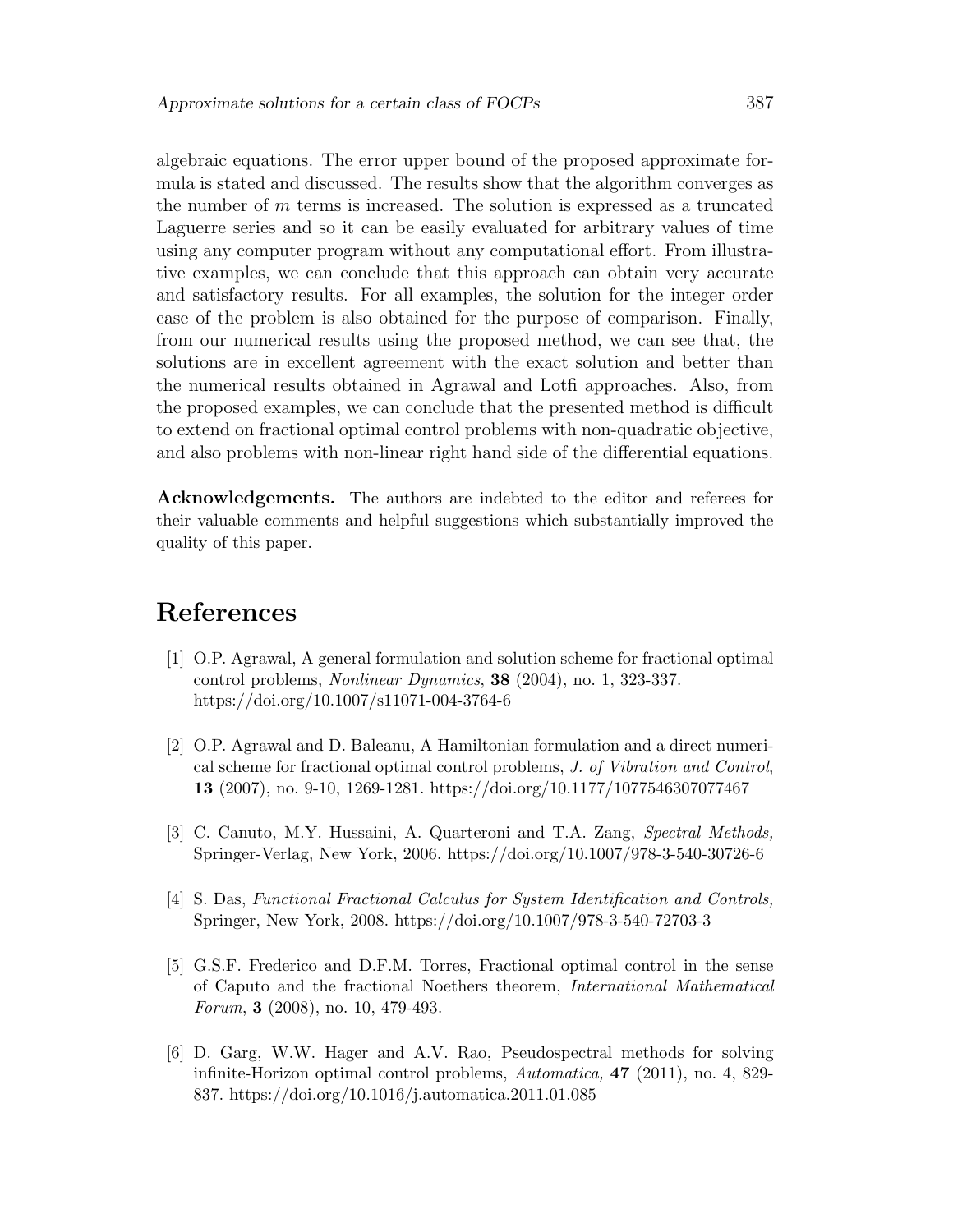- [7] M.M. Khader, An efficient approximate method for solving linear fractional Klein-Gordon equation based on the generalized Laguerre polynomials, International Journal of Computer Mathematics, 90 (2013), no. 9, 1853-1864. https://doi.org/10.1080/00207160.2013.764994
- [8] M.M. Khader and A.S. Hendy, An efficient numerical scheme for solving fractional optimal control problems, Inter. J. of Nonlinear Science, 14 (2012), no. 3, 287-296.
- [9] M.M. Khader and M.H. Adel, Numerical solutions of fractional wave equations using an efficient class of FDM based on the Hermite formula, Advances in Difference Equations, 2016 (2016), 1-10. https://doi.org/10.1186/s13662-015-0731-0
- [10] A. Lotfi, M. Dehghanb and S.A. Yousefi, A numerical technique for solving fractional optimal control problems, Computers and Mathematics with Applications, 62 (2011), 1055-1067. https://doi.org/10.1016/j.camwa.2011.03.044
- [11] A.V. Rao and K.D. Mease, Dichotomic basis approach to solving hypersensitive optimal control problems,  $Automatica$ , 35 (1999), no. 4, 633-642. https://doi.org/10.1016/s0005-1098(98)00161-7
- [12] S. Samko, A. Kilbas and O. Marichev, Fractional Integrals and Derivatives Theory and Applications, Gordon and Breach, London, 1993.
- [13] N.H. Sweilam and T.M. Al-Ajami, Legendre spectral-collocation method for solving some types of fractional optimal control problems, *Journal of Advanced* Research, 6 (2015), 393-403. https://doi.org/10.1016/j.jare.2014.05.004
- [14] N.H. Sweilam, M.M. Khader and M. Adel, On the stability analysis of weighted average finite difference methods for fractional wave equation, Fractional Differential Calculus, 2 (2012), no. 1, 17-29. https://doi.org/10.7153/fdc-02-02
- [15] N.H. Sweilam, M.M. Khader and M. Adel, Chebyshev pseudo-spectral method for solving the fractional advection-dispersion equation, *Applied Mathematics*, 5 (2014), 3240-3248. https://doi.org/10.4236/am.2014.519301
- [16] N.H. Sweilam, M.M. Khader and M. Adel, Numerical solution for the fractional wave equation using pseudo-spectral method based on the generalized Laguerre polynomials, Applied Mathematics, 6 (2015), 647-654. https://doi.org/10.4236/am.2015.64058
- [17] N.H. Sweilam and M.M. Khader, A Chebyshev pseudo-spectral method for solving fractional integro-differential equations, *ANZIAM Journal*, **51** (2010), 464-475. https://doi.org/10.21914/anziamj.v51i0.3042
- [18] F. Talay Akyildiz, Laguerre spectral approximation of Stokes' first problem for third-grade fluid, Nonlinear Analysis: Real World Applications, 10 (2009), 1029-1041. https://doi.org/10.1016/j.nonrwa.2007.11.028